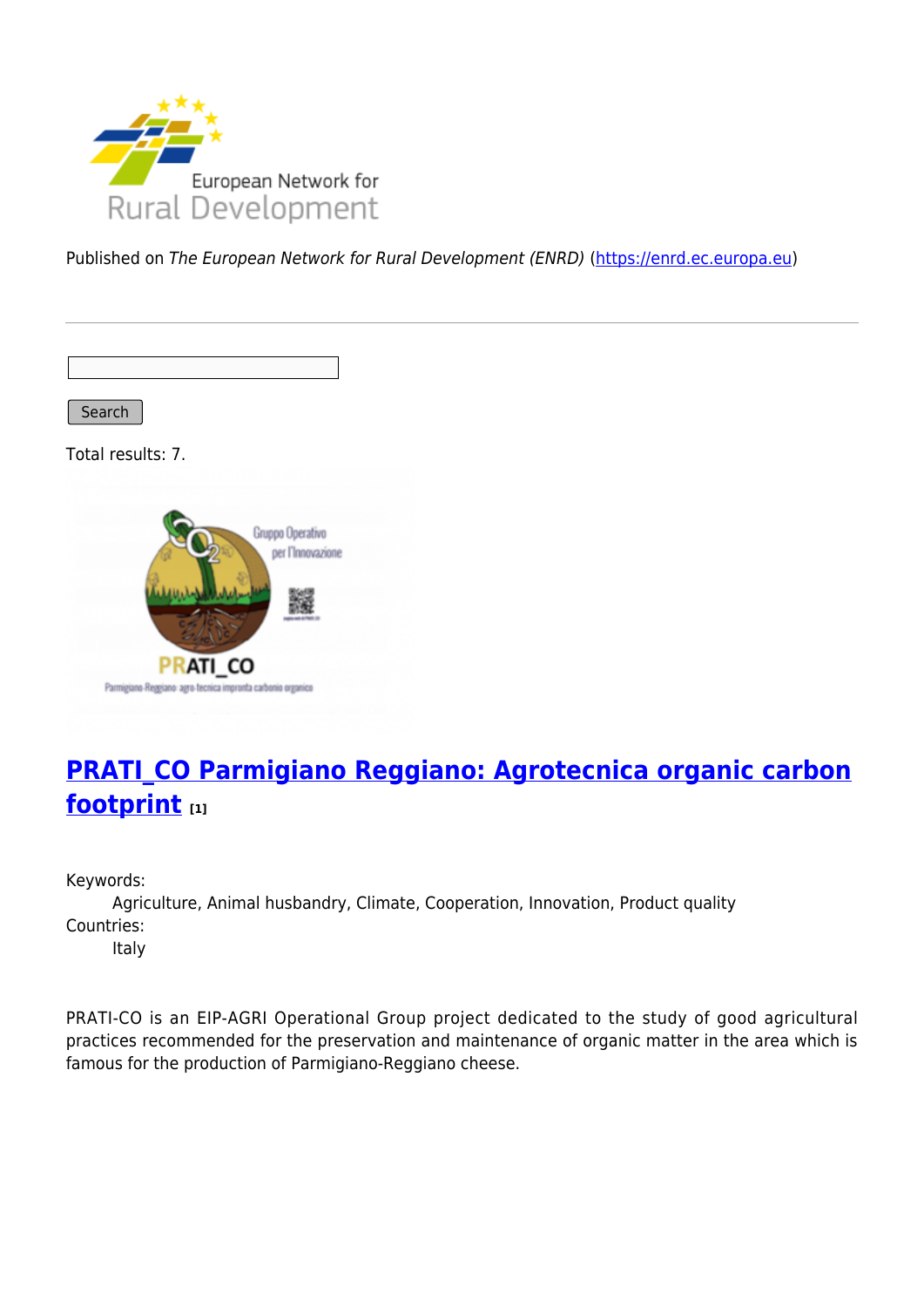

# **[INNOVAPANE – Innovative practices to produce Tuscan](https://enrd.ec.europa.eu/projects-practice/innovapane-innovative-practices-produce-tuscan-bread-natural-yeast_en) [bread with natural yeast](https://enrd.ec.europa.eu/projects-practice/innovapane-innovative-practices-produce-tuscan-bread-natural-yeast_en) [2]**

Keywords:

Agriculture, Bioeconomy, Competitiveness, Cooperation, Innovation, Producer groups, Product quality

Countries:

Italy

An integrated project in Italy supported farmers to add value to the local production of wheat and wheat flour, and thus become more competitive.



## **[IMES-SEMI - Adding value to seed oil production by](https://enrd.ec.europa.eu/projects-practice/imes-semi-adding-value-seed-oil-production-introducing-innovative-solutions_en) [introducing innovative solutions](https://enrd.ec.europa.eu/projects-practice/imes-semi-adding-value-seed-oil-production-introducing-innovative-solutions_en) [3]**

Keywords:

Agriculture, Bioeconomy, Cooperation, Innovation, Producer groups, Product quality Countries:

Italy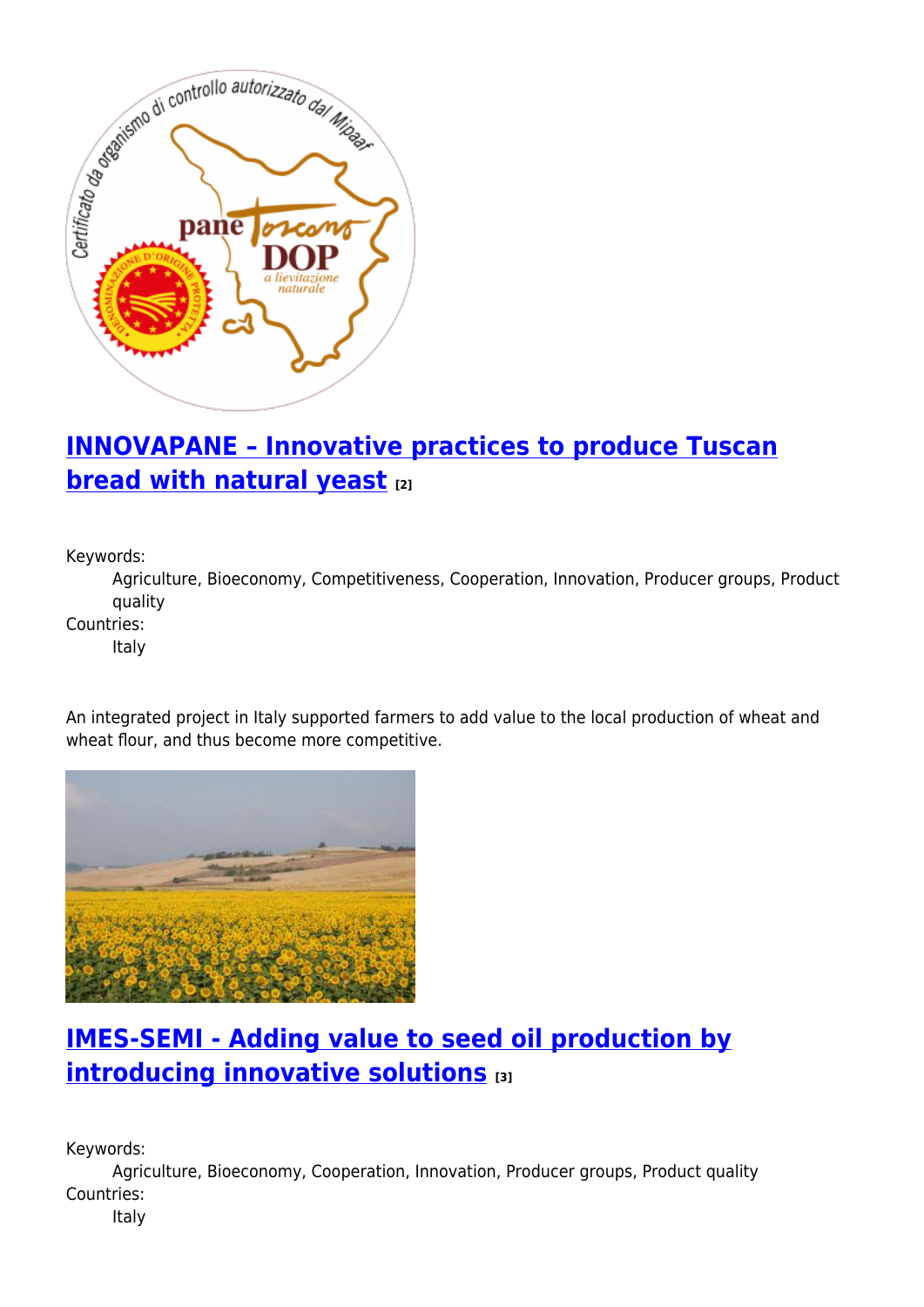A number of arable farms formed a consortium to explore the possibility of growing oleaginous crops and adding value to the local production.



## **[Fighting against soil erosion in Mayotte \(LESELAM\)](https://enrd.ec.europa.eu/projects-practice/fighting-against-soil-erosion-mayotte-leselam_en) [4]**

Keywords: Agriculture, Cooperation, Soil management Countries: France

A cooperation project brought together local farmers, inhabitants and public services managers to jointly define and promote soil preservation technics adapted to the local environment.



### **[Potplant project](https://enrd.ec.europa.eu/projects-practice/potplant-project_en) [5]**

Keywords: Agriculture, Cooperation, Producer groups Countries: Italy

Rural businesses and native flora receive boost from demand-led research project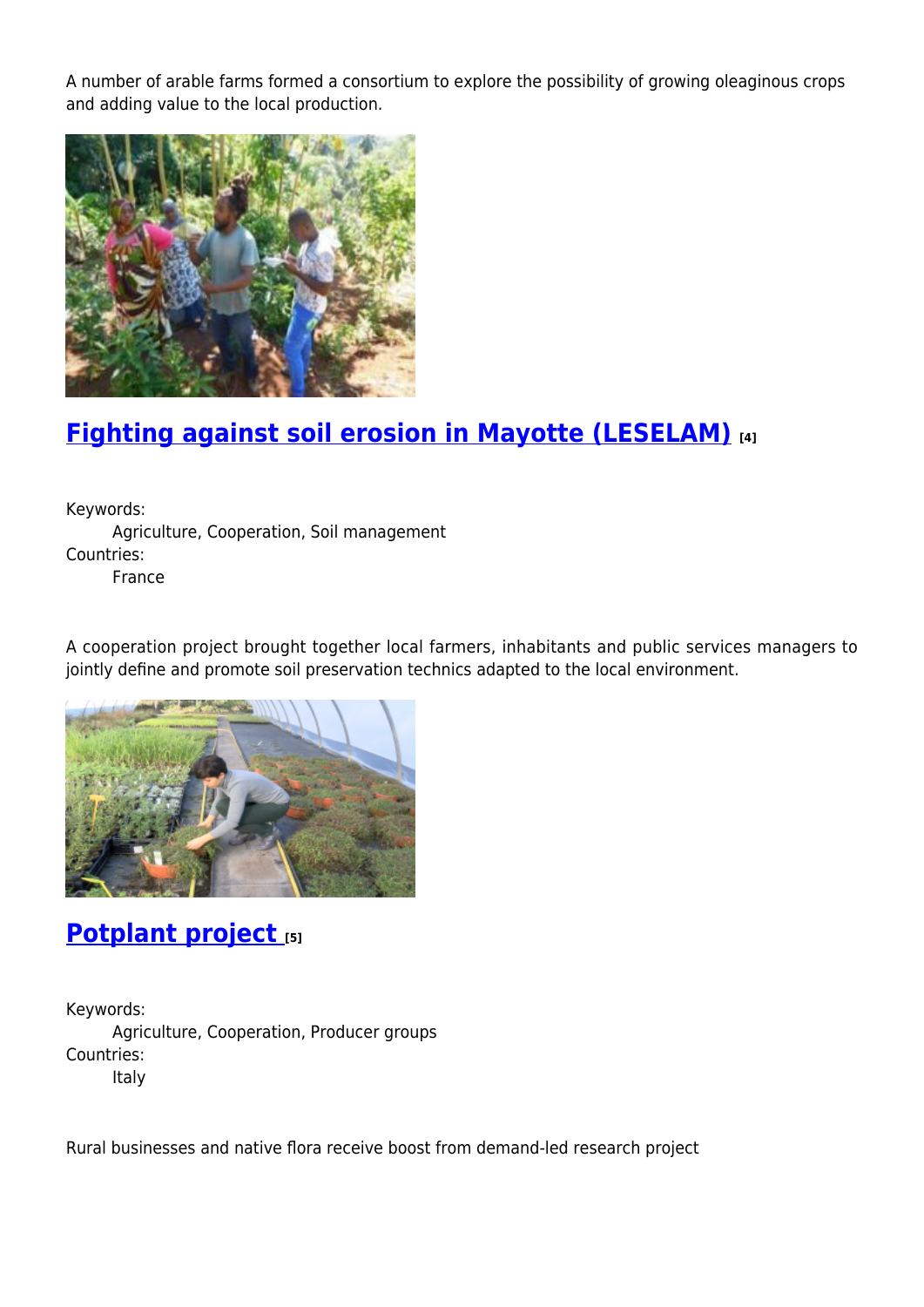

## **[IVO – Improving olive oil quality](https://enrd.ec.europa.eu/projects-practice/ivo-%E2%80%93-improving-olive-oil-quality-0_en) [6]**

Keywords:

Bioeconomy, Cooperation, Innovation, Rural SMEs Countries:

Italy

An olive oil mill enterprise in collaboration with a university, the regional chamber of commerce, machinery companies, and others, created a partnership to test an innovative filtering prototype for olive oil production.



## **[Innovative business opportunities from donkey milk](https://enrd.ec.europa.eu/projects-practice/innovative-business-opportunities-donkey-milk_en) [7]**

Keywords:

Added value, Animal husbandry, Diversification, Producer groups Countries: Italy

**The members of a cooperative in Tuscany, cooperated with a university to investigate the possibility to produce cheese, yogurt and possibly cosmetics from donkey milk.** 

#### **Source URL:**

https://enrd.ec.europa.eu/projects-practice/\_en?project\_keywords\_filter=19753&amp%3Bamp%3Bproject\_country=All &amp%3Bamp%3Bfield\_enrd\_prj\_measure\_tid=All&amp%3Bamp%3Bfield\_enrd\_prj\_focus\_area\_tid=All&amp%3Bamp %3Bf%5B0%5D=im\_field\_enrd\_prj\_focus\_area%3A17123&amp%3Bf%5B0%5D=im\_field\_enrd\_prj\_keywords%3A19763